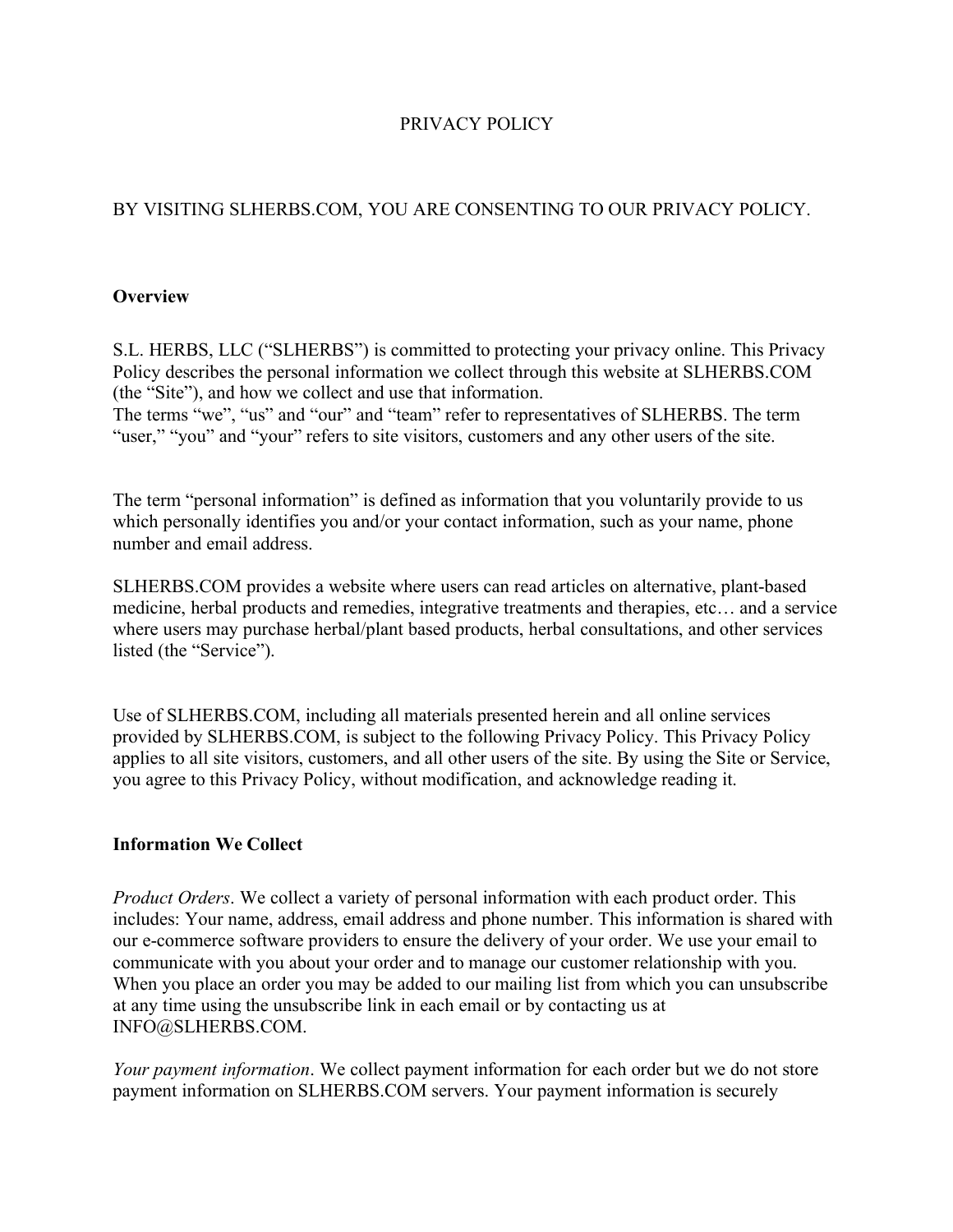communicated to and processed via our e-commerce software providers. All personal information collected for an order is used for the fulfillment of that order and to manage our customer relationship with you.

*Blog Interaction*. We only collect the personal information you voluntarily provide to us which may include: Your email address in order to subscribe to our mailing list; Your name, email address and/or social media profile in order to post a comment on our blog via third party provider, Wix; Your full name, email address and message in order to contact us via our contact form.

*Activity*. We may record information relating to your use of the Site, such as the searches you undertake, the pages you view, your browser type, IP address, requested URL, referring URL, and timestamp information. We use this type of information to administer the Site and provide the highest possible level of service to you. We also use this information in the aggregate to perform statistical analyses of user behavior and characteristics in order to measure interest in and use of the various areas of the Site.

*Cookies*. We may send cookies to your computer in order to uniquely identify your browser and improve the quality of our service. The term "cookies" refers to small pieces of information that a website sends to your computer's hard drive while you are viewing the Site. We may use both session cookies (which expire once you close your browser) and persistent cookies (which stay on your computer until you delete them). You have the ability to accept or decline cookies using your web browser settings. If you choose to disable cookies, some areas of the Site may not work properly or at all.

## **How Your Information is Used**

The information you provide is used to process transactions, send periodic emails and improve the service we provide. We do share your information with trusted third parties who assist us in operating our website, conducting our business and servicing clients and visitors. These trusted third parties agree to keep this information confidential. Your personal information will never be shared with unrelated third parties.

## **Third Party Links**

The Site may contain links to third party websites. Except as otherwise discussed in this Privacy Policy, this document only addresses the use and disclosure of information we collect from you on our Site. Other sites accessible through our site via links or otherwise have their own policies in regard to privacy. We are not responsible for the privacy policies or practices of third parties.

#### **Security**